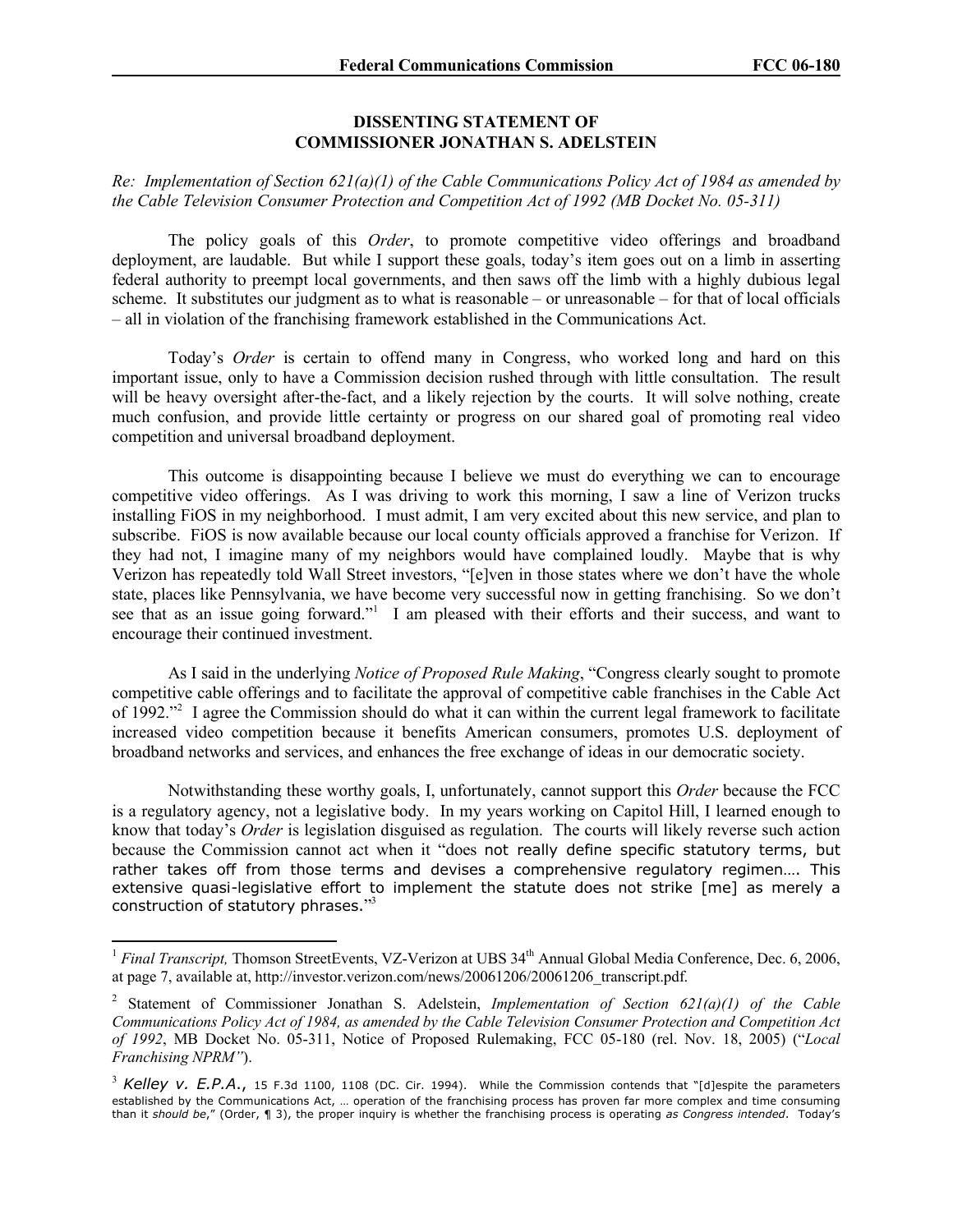Today's *Order* is disappointing because while there is bipartisan agreement that the current video franchising framework should be refined to better reflect marketplace realities, technological advancement, and consumer demands, the decision skips the fine-tuning and performs an extreme makeover. The majority accomplishes today what the elected representatives of the American people have tried to do through the legislative process. In doing so, the Commission not only disregards current law and exceeds its authority, but it also usurps congressional prerogatives and ignores the plain meaning of Title VI, the cannons of statutory construction, and the judicial remedy Congress already provided for unreasonable refusals. In crafting a broadly aggressive and legally tenuous solution, the majority attempts the legal equivalent of triple axels and quadruple toe loops that would only impress an Olympic judge who is willing to overlook slips, stumbles, and falls.

We might keep in mind former President Ronald Reagan's views on federalism and the role of local governments. In his first State of the Union Address, President Reagan exhorted Americans to give power back to local governments:

Together, after 50 years of taking power away from the hands of the people in their states and local communities we have started returning power and resources to them. … Some will also say our states and local communities are not up to the challenge of a new and creative partnership. Well, that might have been true 20 years ago. … It's no longer true today. This Administration has faith in state and local governments and the constitutional balance envisioned by the Founding Fathers.<sup>4</sup>

More recently, President George W. Bush echoed this trust in local government, asserting that "government closest to the people is more responsive and accountable."<sup>5</sup> While the Commission has long viewed the cable franchising process as "a deliberately structured dualism," 6 today's decision is a clear rebuke of this storied relationship with local government.

Congressional action in 1984, 1992, and 1996 re-affirmed further that it is Congress' intent that "the franchise process take[s] place at the local level where city officials have the best understanding of local communities' needs and can require cable operators to tailor the cable system to meet those needs."<sup>7</sup> This is clearly set forth in the purposes of Title 6, wherein Congress made clear that Title 6 would establish the proper local, state and federal roles.<sup>8</sup> Congress established a framework whereby state and local authorities, within certain federal limits, are primarily responsible for the administration of the franchising process. That process is inherently local and fact-specific. Indeed, a one-size-fits-all approach is antithetical to clear congressional intent that cable systems be "responsive to needs and interests of local community."<sup>9</sup>

 $9$  47 U.S.C. § 521(2).

*Order* ignores this important question. In so doing, the Commission disregards the parameters established in the Cable Act and imposes its view of how the franchising process *should be*.

<sup>4</sup> President Ronald Reagan, *State of the Union Address*, January 26, 1982, available at, http://www.reagan.utexas.edu/archives/speeches/1982/12682c.htm.

<sup>5</sup> George W. Bush, "What the Congress Can Do For America," WALL ST. J., January 3, 2007, at A13.

<sup>6</sup> *Cable Television Report and Order,* 36 F.C.C. 2d 143, 207 ¶177, *recon.,* 36 F.C.C. 2d 326 (1972).

 $<sup>7</sup>$  H.R. Rep. No. 934, 98<sup>th</sup> Congress, 2d Sess. at 24.</sup>

 $8$  47 U.S.C. § 521 (3).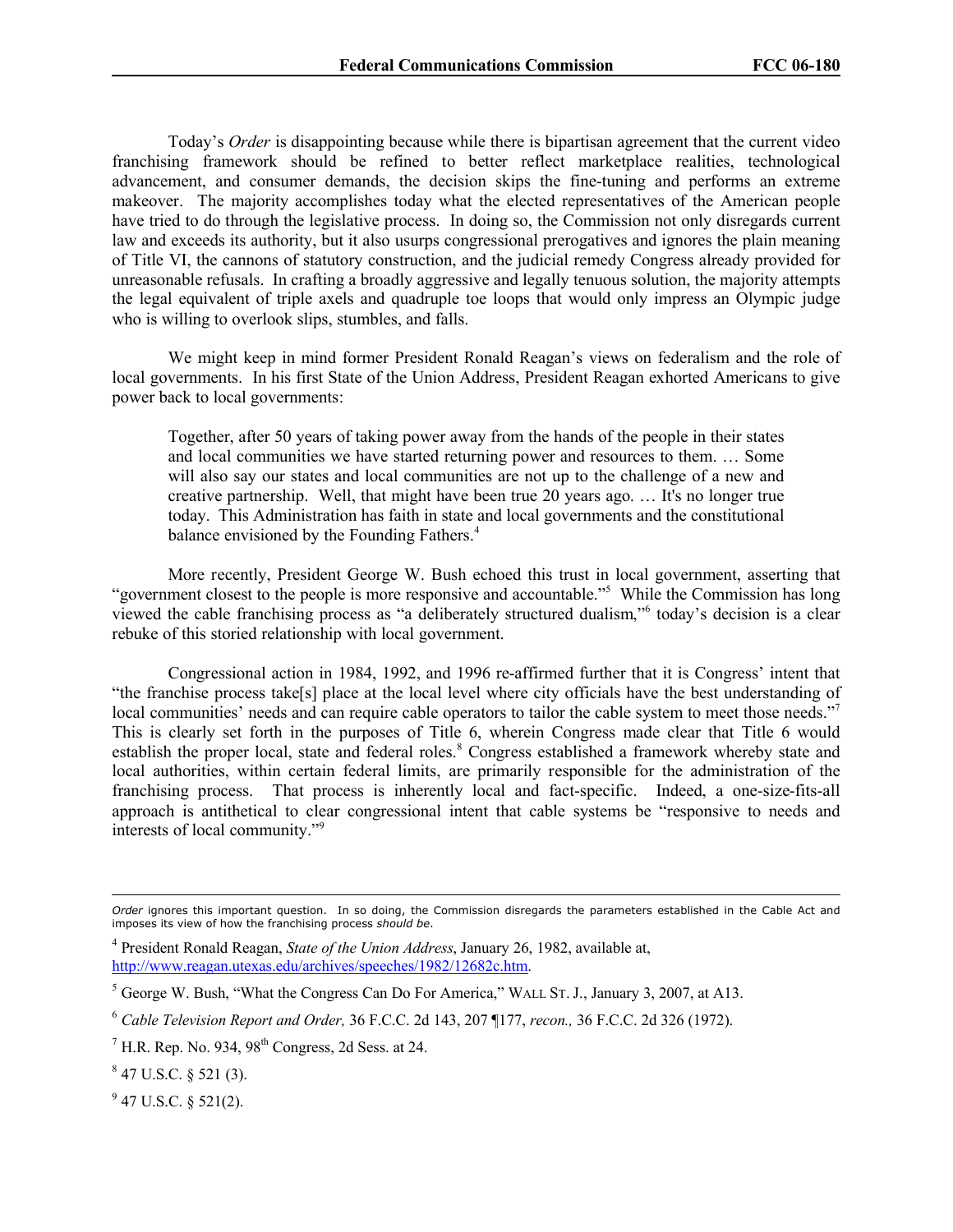To be sure, the franchising process is not perfect and, by definition, negotiations may result in some delay. But Congress, after much deliberation, created this process to achieve certain stated policy objectives, which are clearly set out in the Act. <sup>10</sup> Regardless of how commenters now feel about this carefully calibrated and negotiated balance, Congress delegated authority to state and local governments to make certain decisions and to determine the merit of granting cable franchises in their respective communities. It then set forth a judicial remedy if a party is aggrieved by a denial of franchising.<sup>11</sup> While Congress has the power to revisit this scheme, and has strongly considered doing so, until then this Commission must adhere to the law as written.

Yet today, the Commission is federalizing the franchising process, taking it upon itself to decide, in every local dispute, what is "unreasonable," without actually looking at specific, local examples to determine the real situation.<sup>12</sup> Instead of acknowledging the vast dispute in the record as to whether there are actually any unreasonable refusals being made today, the majority simply accepts in every case that the phone companies are right and the local governments are wrong, all without bothering to examine the facts behind these competing claims, or conduct any independent fact-finding. This is breathtaking in its disrespect of our local and state government partners and in its utter disregard for agency action based on a sound record.

Today's *Order* also displays a fundamental misunderstanding about the commitment of franchising authorities to bring competition to their citizens. By law, a franchise under Title 6 confers a right of access to people's property.<sup>13</sup> Unlike members of this Commission, many state and local officials are elected and directly accountable to their citizens. Our knee-jerk embrace of everything interested companies say while discounting local elected officials on a matter grounded in local property rights certainly does not inspire a great deal of confidence in the Commission's ability on the federal level to arbitrate every local dispute in the country and fairly decide who is unreasonable and who is not. Even if the Commission had such power, there is no mechanism outlined in this *Order* to establish how that process would work. Consequently, the end result will likely be litigation, confusion, abuse of the process, and a certain amount of chaos. It is sadly ironic that this agency, which has been recently in violation of one of its own 90 day statutory deadlines, is telling localities to do as I say, not as I do.<sup>14</sup>

Over the past two years, Congress held nearly two dozen hearings on franchising, and sought to amend the Cable Act in an effort to reform the current franchising process and "strike the right balance between national standards and local oversight."<sup>15</sup> Yet, the Commission has finalized in the dark of night what Congress was unable to resolve in two years of intensive public deliberations. In contrast to the

 $10$  One of the principal purposes of Title VI is to "establish franchise procedures and standards which encourage the growth and development of cable systems and which assure that cable systems are responsive to the needs and interests of the local community." 47 U.S.C. § 521(2).

<sup>&</sup>lt;sup>11</sup> 47 U.S.C. § 555.

<sup>&</sup>lt;sup>12</sup> See Letter from David L. Smith, City Attorney, City of Tampa, to Kevin Martin, Chairman, FCC, dated January 5, 2007 (stating "[h]ow disappointing it was to learn that … the FCC would embrace as truth an allegation in a rulemaking that has such far-reaching implications to so many, without doing any follow-up with the jurisdiction named to confirm it accuracy.").

<sup>13</sup> *See* 47 U.S.C. § 541 (a)(2).

<sup>&</sup>lt;sup>14</sup> See, e.g., In the Matter of Comcast Corporation's Request for Waiver of 47 C.F.R. § 76.120(a)(1), CSR-7017-Z, CS Docket No 97-80, DA-06-2543, CS Docket No 97-80, filed 4/19/06 (waiver proceeding placed on public notice  $5/17/06$  and decided  $1/10/2007$ , well past the statutory "shot clock"); 47 U.S.C. § 549(c) ("the Commission shall grant any such waiver request within 90 days of any application filed under this subsection.").

<sup>&</sup>lt;sup>15</sup> H.R. REP. No. 109-470, at 3 (2006).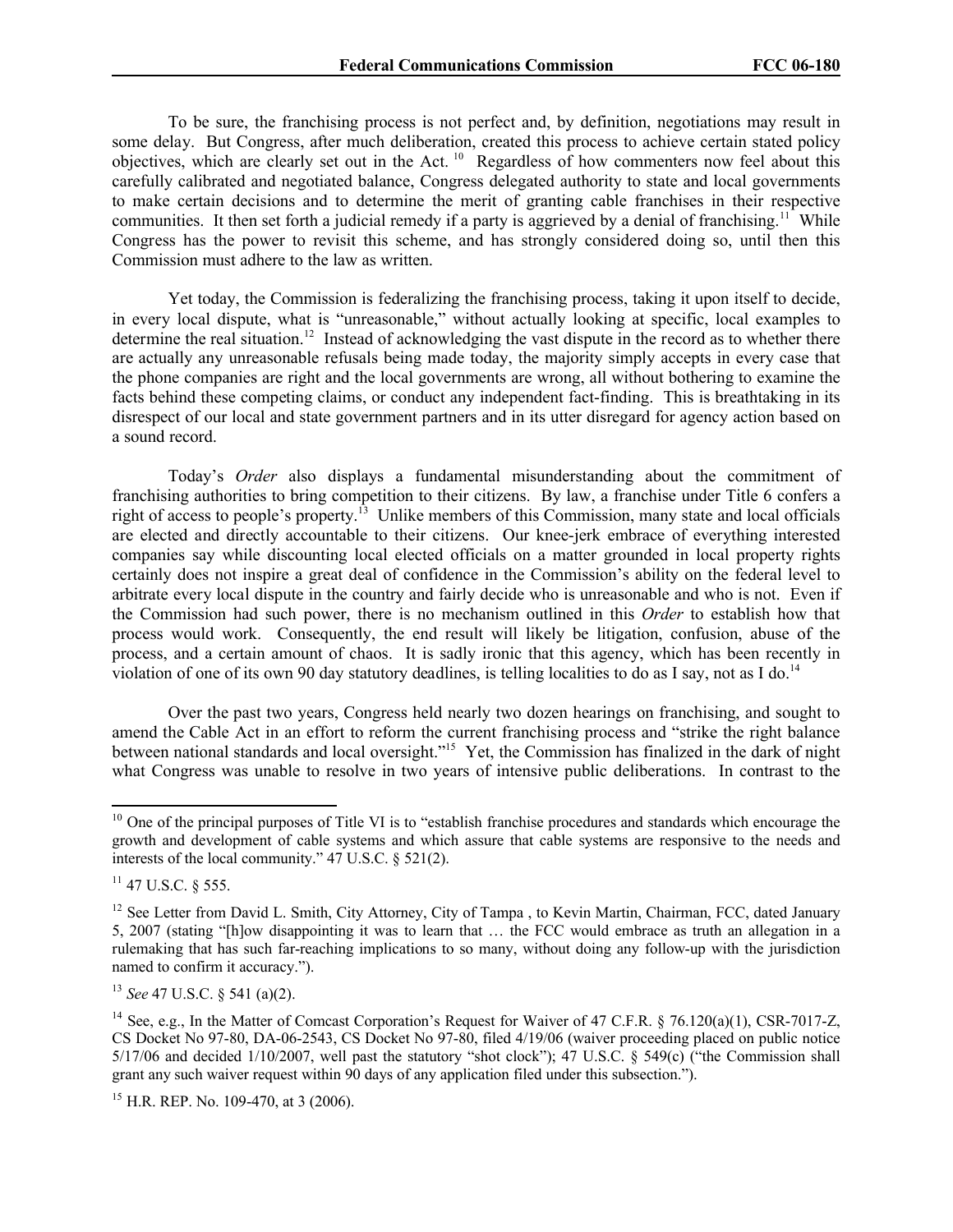Senate where I used to work, one might call the FCC the world's least deliberative body. And the final product shows it.

Congress would not have expended effort on a major piece of legislation had its members believed it was not necessary to grant the Commission explicit authority to do what the majority now contends the Commission can do under existing law. The House bill proposed a national cable franchising regime, while the Senate bill proposed an expedited competitive franchise process which would have required local authorities to issue franchises pursuant to a standard application drafted by the Commission. Today's *Order* turns federalism on its head by putting the Commission in the role of sole arbiter of what is a "reasonable" or "unreasonable" LFA practice and short-circuiting the franchising process if an arbitrary shot clock has expired.

While Congress worked to change federal law to create a role for the Commission in the franchising process, there was and continues to be considerable state and local activity to reform the local franchising process. To date, nearly half of all states have adopted state-wide franchise reform or mandatory state franchise terms, or have engaged in a democratic process to enact meaningful franchise reform legislation.<sup>16</sup> Hundreds of other localities have approved new franchises, and many more are in the works.

When we launched this proceeding, the central question was "whether the local franchising process truly is a hindrance to the deployment of alternative video networks, as some new entrants assert[ed]."<sup>17</sup> Indeed, the *Local Franchising NPRM* explicitly solicited "empirical data" and "concrete examples" regarding problems in the franchising process that FCC could resolve. In response, the record evidence provides scant, dated, isolated, and unverified examples that fall far short of demonstrating a systematic failure of state and local governments to negotiate in good faith and in a reasonable fashion.

According to the Telecommunications Industry Association, "some recent examples of overlyburdensome, and ... 'unreasonable,' extraneous obligations<sup>"18</sup> included: (1) Merton Group's two year negotiations with Hanover, New Hampshire, which concluded in December, 2004; (2) Knology's negotiations with Louisville, Kentucky in early 2000; (3) Knology's franchise negotiations with the greater Nashville, Tennessee area in March 2000; and (4) Grande Communication's negotiations with San Antonio and Corpus Christi, Texas in 2002. Additionally, Fiber-To-The-Home Council cites the efforts of Guadalupe Valley Telephone Cooperative to seek a franchise in the City of Bulverde, Texas in 2004. The *Order* itself relies on unconfirmed allegations by Verizon and AT&T about unreasonable demands and negotiations being drawn out over an extended period of time; and complaints by U.S. Telecom Association, Qwest, and Bell South about new entrants accepting franchise terms that they considered unreasonable in order to avoid further delay in obtaining the franchise, or, in one case, filing a "friendly lawsuit."

<sup>&</sup>lt;sup>16</sup> While the *Order* purportedly refrains from explicitly preempting "statewide franchising decisions" and only addresses "decisions made by [instrumentalities of the state, such as] county – or municipal level franchising authorities," this dubious distinction has a questionable legal basis. Under Title 6, LFAs derive their power by virtue of state law, so such distinctions are not for the FCC to make. Moreover, the Commission's contention that it does not have sufficient information in the record to consider the effect of franchising by states (some of which have had laws in place for a decade), but has sufficient record evidence to preempt 33,000 LFAs, is facially preposterous.

<sup>17</sup> Adelstein Statement, *Local Franchising NPRM*.

<sup>&</sup>lt;sup>18</sup> Letter from Grant Seiffert, to Jonathan S. Adelstein, Commissioner, FCC, MB Docket No. 05-311 (dated December 11, 2006).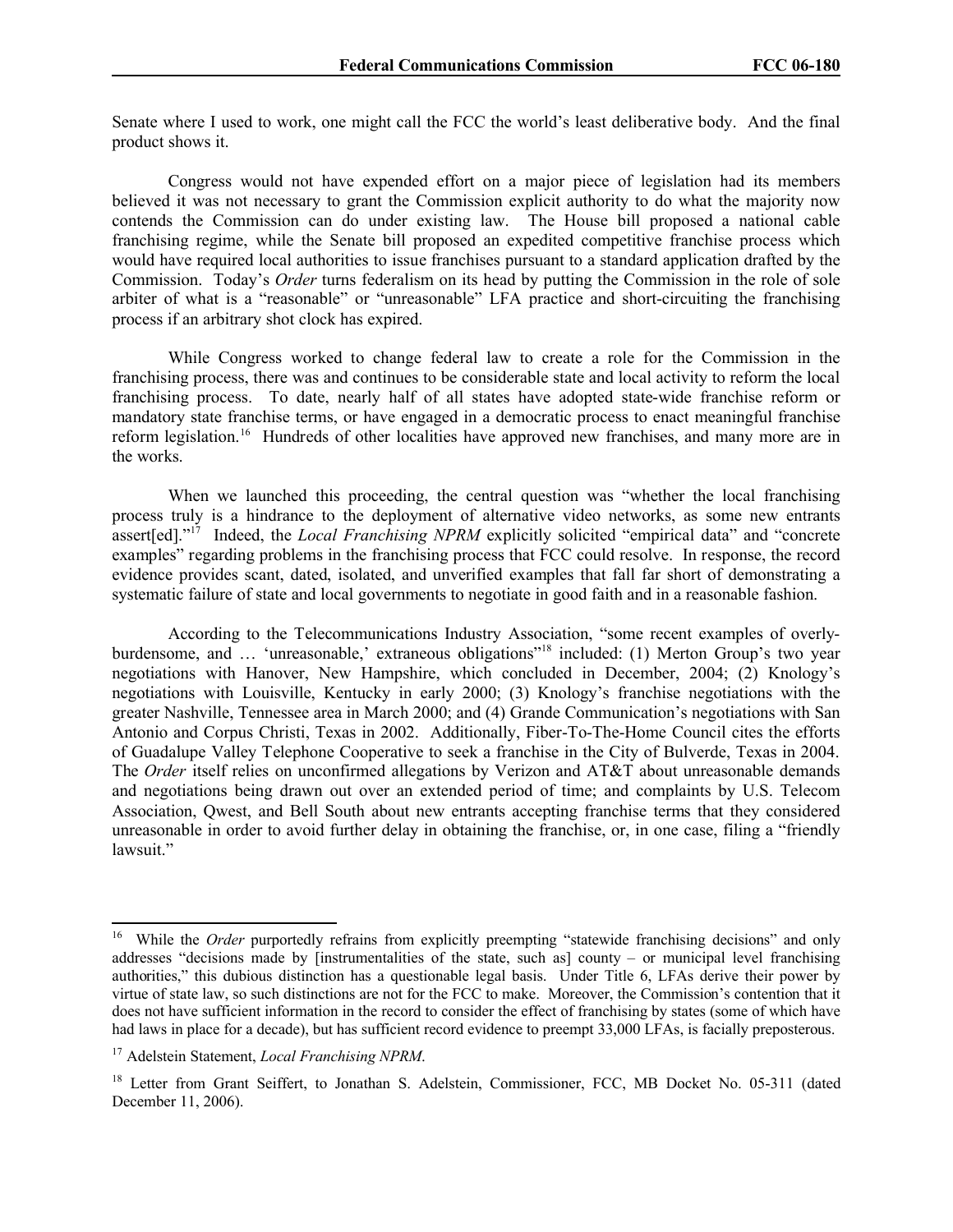These examples, based on my review of the record evidence, represent the extent to which competitive video providers argue that LFAs are delaying in acting on franchise applications. However, considering the current franchising process has been in place nearly 15 years and there are over 30,000 LFAs, I find these sporadic examples, individually and collectively, wholly insufficient to justify the Commission's quasi-legislative attempt to federalize the local franchising process. These sparse allegations and anecdotal evidence do not rise to a level that warrants today's drastic, substantive measures. The Commission's blind acceptance of a few alleged instances as illustrative of a much broader problem is a poor and unfortunate reflection of the disregard for proper agency process. The Commission neither attempted to conduct any independent fact-finding or due diligence, nor verify the allegations made by parties who have a vested interest in the outcome of this proceeding.<sup>19</sup> Even more shocking, the Commission and the commenters fail to cite to a single actual, present day problem pending with any specific LFA. $^{20}$ 

Notwithstanding the scant record evidence to justify agency preemption and the creation of a national, unified franchising process in contravention of federal law, the Commission conjures its authority to reinterpret and, in certain respects, rewrite section 621 and Title VI of the Communications Act, on just two words in section  $621(a)(1)^{21}$  – "unreasonably refuse." The Commission ignores the verb that follows: "to award." A plain reading section  $621(a)(1)$  does not provide a wholesale "unreasonable" test for all LFA action. Rather, the statutory language focuses on the act of awarding a franchise. While I agree that the Commission has authority to interpret and implement the Communications Act, including

 $21$  47 U.S.C. §541(a)(1).

<sup>&</sup>lt;sup>19</sup> *Local Franchising NPRM*, <sup>[1]</sup> ("potential competitors seeking to enter the multichannel video programming distributor ("MVPD") marketplace have alleged that in many areas the current operation of the local franchising process serves as a barrier to entry. Accordingly, this *Notice* is designed to solicit comment on implementation of Section  $621(a)(1)$ 's directive that LFAs not unreasonably refuse to award competitive franchises.")

 $^{20}$  During the Commission's Agenda Meeting in Keller, Texas, on February 10, 2006, one Verizon official identified Montgomery County, Maryland, as an obstinate LFA that was insisting upon unreasonable illegal demand and delaying negotiations. Since that meeting, Verizon has in fact obtained a franchise in Montgomery County. *See*  Press Release, Montgomery Country, Md., County Negotiates Cable Franchise Agreement with Verizon; Agreement Resolves Litigation, Provides Increased Competition for Cable Service (Sept. 13, 2006) (available at http://www.montgomerycountymd.gov/apps/News/press/PR\_details.asp?PrID=2582). In fact, this *Order* blatantly ignores public statements that significantly undermine representations some proponents of this decision have made to the Commission. For example, AT&T has publicly stated that Project Lightspeed will be available to 90% of its "high-value" customers, but to less than 5% of its "low value" neighborhoods, but today the Commission undermines a locality's ability to ensure all residents are served. Leslie Cauley*, Cable, Phone Companies Duke it out for Customers*, USA Today, May 22, 2005, available at: http://www.usatoday.com/money/media/2005-05-22 telco-tv-cover-usat x.htm?csp=34 (last viewed 12/20/06). As Verizon's CEO of one major new entrant recently noted, "Any place it's come to a vote, we win." Dionne Searcey, *As Verizon Enters Cable Business, It Faces Local Static Telecom Giant Gets Demands As It Negotiates TV Deals*, Wall St. J., Oct. 28, 2005, at A1. Yet in today's *Order*, the Commission somehow determines that there is widespread bad faith only on the part of the LFAs, not the new entrants, in order to justify this sweeping federal preemption.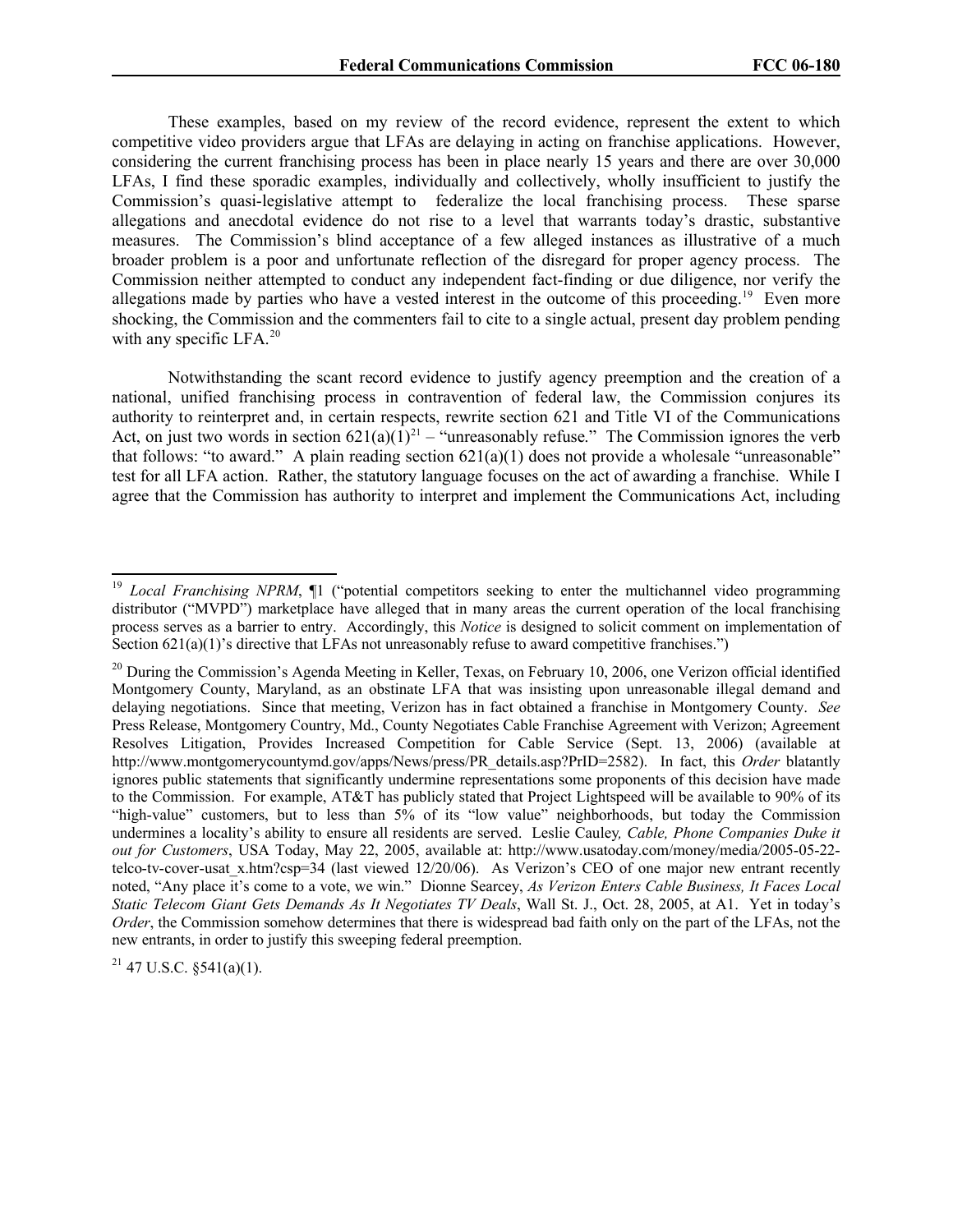Title VI,<sup>22</sup> the Commission does not have authority to ignore the plain meaning, structure and legislative history of section  $621$ , and judicial precedent.<sup>23</sup>

While the Commission purports to limit its action today to interpreting "unreasonably refuse," the *Order* stretches section 621 well beyond the meaning that the statute can bear and, consequentially, changes the franchising process in fundamental ways. There are certain salient features of today's *Order* that raise serious legal and policy implications, requiring careful scrutiny. Most notably, the *Order*: (1) imposes a 90-day shot clock on LFAs to render a decision on the franchise application of a competitive applicant with existing rights-of-way; (2) deems a competitive entrant's franchise application granted after 90-days; (3) prohibits the denial of a competitive entrant's application based upon the entrant's refusal to comply with any build-out obligations; (4) prohibits the denial of a competitive entrant's application based upon the entrant's refusal to build and support PEG and I-net; and (5) authorizes a new entrant to refrain from obtaining a franchise when it is upgrading "mixed use" facilities that will be used for the delivery of video content.

The *Order* finds that franchising negotiations that extend beyond the time frames created today by the Commission amount to an unreasonable refusal to award a competitive franchise within the meaning of  $621(a)(1)$ . This finding ignores the plain reading of the first sentence of section  $621(a)(1)$ , which provides that a franchising authority "may not *unreasonably refuse to award* an additional competitive franchise."<sup>24</sup> On its face, Section  $621(a)(1)$  does not impose a time limitation on an LFA's authority to consider, award, or deny a competitive franchise. The second and final sentence of section 621(a)(1) provides judicial relief, with no Commission involvement contemplated, when the competitive franchise has been "denied by *a final decision* of the franchising authority."<sup>25</sup> There is no ambiguity here: Congress simply did not impose a time limit on franchise negotiations, as it did on other parts of Title VI (see discussion *infra*). Hence, whether you read the first sentence alone or in context of the entire

<sup>23</sup> The Senate Report of the 1992 Cable Act concluded that, "[b]ased on the evidence in the record taken as a whole, it is clear that there are benefits from competition between two cable systems. Thus, the Committee believes that local franchising authorities should be *encouraged [not required]* to award second franchises. Accordingly, [the 1992 Cable Act,] as reported, prohibits local franchising authorities from unreasonably refusing to grant second franchises." S. Rep. No. 102-92, at 47 (1991)(emphasis supplied). Thus, an LFA's decision to not grant a franchise need only not be unreasonable.

As one federal district court observed:

The House version contained a specific list of "reasonable" grounds for denial. H. R. Conf. Rep. No. 102-862, at 168-69 (1992). The Senate version, on the other hand, listed "technically infeasible" and left other reasonable grounds undefined. By choosing not to adopt a federally mandated list of reasonable grounds for denial in favor of an open-ended definition, *Congress intended to leave states with the power to determine the bases for granting or denying franchises, with the only caveat being that a denial must be "reasonable.*"

*Knology, Inc. v. Insight Communications Co., L.P*., 2001 WL 1750839 at \* 2 (W.D. Ky. March 20, 2001) (citation omitted) (emphasis supplied).

<sup>&</sup>lt;sup>22</sup> Admittedly, however, read together, sections  $621(a)(1)$  and  $635(a)$ , clearly vest the courts, not the FCC, with exclusive jurisdiction over the determination of what constitutes "unreasonably refuse." In light of the fact that these two provisions were amended simultaneously in 1992, this is the only rational interpretation. As NATOA pointed out in its Comments, "[i]t is ludicrous to suggest that Congress, having provided that only "final" decisions of the "denial" of a franchise application may be appealed, somehow intended, *sub silentio*, to have its own language gutted by allowing parties to bypass the last sentence of  $\S 621(a)(1)$  entirely and go directly to the FCC." NATOA Comments at 28.

<sup>&</sup>lt;sup>24</sup> 47 U.S.C.  $$541(a)(1)$  (emphasis added).

<sup>25</sup> *Id.* (emphasis added).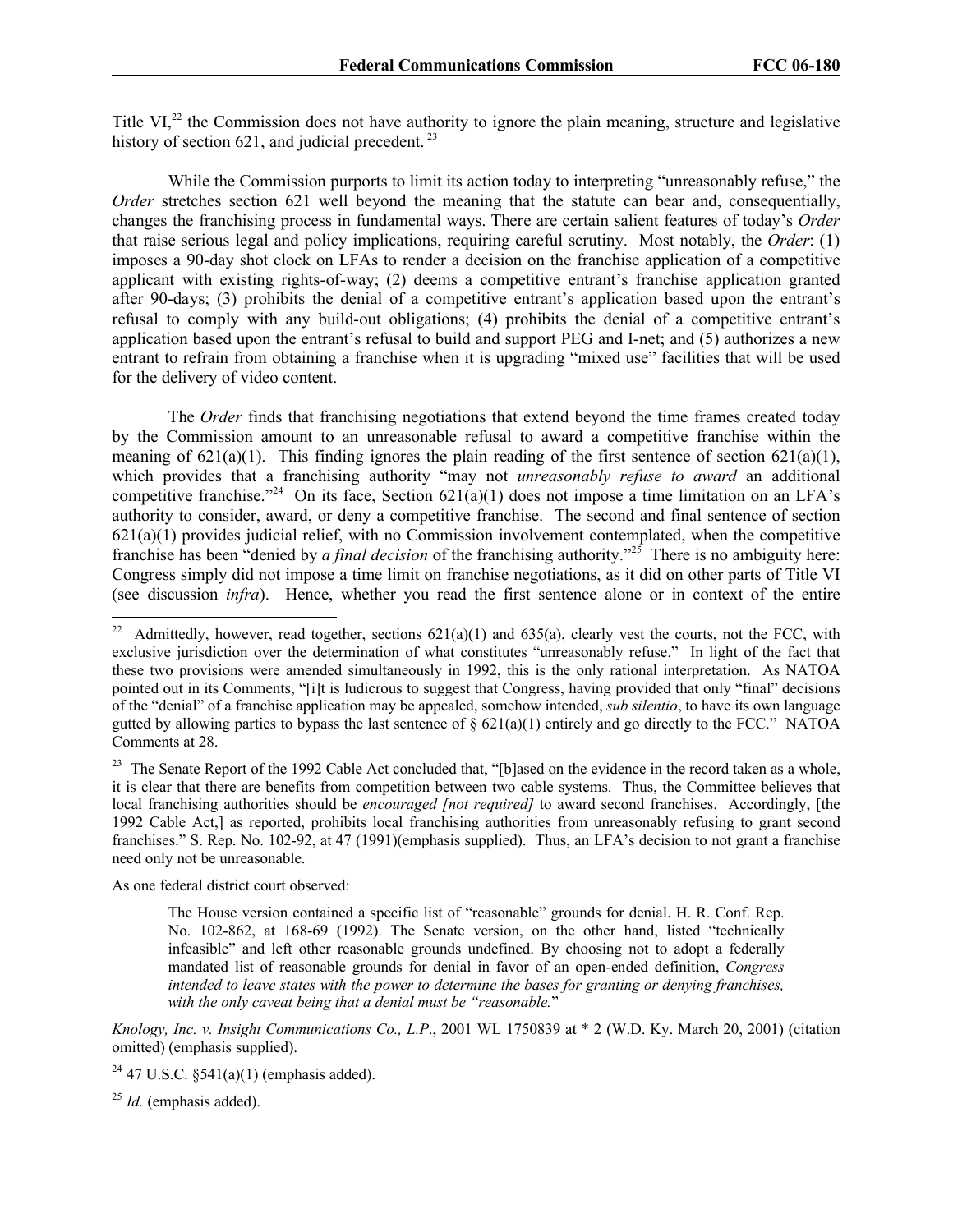statutory provision or title, its plain and unambiguous meaning is contrary to the Commission's interpretation. Section 621(a)(1) provides an expressed limitation on the *nature*, not the timing, of the refusal to award a competitive franchise.<sup>26</sup>

Even if I were able to move beyond this *Order*'s facially defective reading of 621(a)(1), the Commission's selection of 90 days as the only reasonable time frame for an LFA to consider the franchise application of a competitive provider that already has rights-of-way access before it is "deemed granted" is demonstrably inconsistent with the overall framework of Title VI, unsupported by the record evidence, and quite arbitrary.

The franchising framework established in Title VI does not support the Commission's decision to select 90 days as the deadline for a default grant – another Commission creation – to become effective.<sup>27</sup> Throughout Part III (Franchising and Regulation) of Title VI, when Congress specifically decided to impose a deadline for LFAs to consider sales of cable systems, modification of franchise obligations, and renewals of existing franchises, in all three instances, Congress chose 120 days.<sup>28</sup> In other sections of the Act, the prevalent time frame Congress imposed on LFAs and the Commission is 180 days.<sup>29</sup> Today, the Commission, without authority, cannot take the place of Congress and impose a tighter time frame than Congress ever contemplated to impose on LFAs in the franchising process. This is well beyond Commission "line-drawing" authority, which requires the Commission to operate within the established framework of the authorizing legislation.

While a 90-day deadline arguably could be considered "reasonable," that is not the statutory standard the Commission is purporting to use as the basis of its authority. We can only define "*unreasonable*" refusal, <sup>30</sup> which could be "foot-dragging" or "stonewalling" that amounts to a *defacto* denial of a franchise application. This is not the same as establishing an arbitrary, inflexible 90-day time frame, which overlooks the fact that 120 or 180 days may be reasonable under certain circumstances. While the Commission has line-drawing authority in some cases, the position taken in the *Order* is untenable on its face, given that Congress set a 120-day deadline for franchise transfers, which tend to be simpler than awarding new franchises, unless one is willing to assert that Congress itself was

<sup>&</sup>lt;sup>26</sup> Congressional intent to qualify the nature of an LFA's refusal, not the timing of the refusal, is clear when you consider another provision of Section 621(a). Section 621(a)(4)(A) provides that "franchising authority shall allow the applicant's cable system *a reasonable period of time* to become capable of providing cable service to all households in the franchise area." In that case, Congress explicitly qualified timing, not the scope of buildout. As demonstrated in the Order, the Commission's attempt to super-inflate the meaning of "unreasonably refuse" in  $621(a)(1)$ , and diminish the significance of "unreasonable period of time" in section  $621(a)(4)(A)$  is transparently inconsistent and blatantly self-serving.

<sup>&</sup>lt;sup>27</sup> The *Order* imposes a time limit of 90 days on LFAs to decide franchise applications from entities that already have access to public rights-of-way and a time limit of six months for applicants that are not already authorized to occupy the rights-of-way. Such a distinction does not exist in Title 6, notwithstanding the fact that Congress specifically contemplated phone companies – entities that already have access to public rights-of-way – obtaining franchises to provide video service.

<sup>&</sup>lt;sup>28</sup> 47 U.S.C. § 537 (providing LFAs 120 days to act upon request for approval of sale or transfer on cable systems); 47 U.S.C. § 545 (providing LFAs 120 days to modify franchise obligations); and 47 U.S.C. § 546 (providing LFAs a "4-month period" to "renew the franchise or, issue a preliminary assessment that the franchise should not be renewed").

<sup>29</sup> *See, e.g.*, 47 U.S.C. § 543 (authorizing the Commission to "ensure that the rates for the basic service tier are reasonable" and requiring the Commission to develop regulations in 180 days).

<sup>30</sup> 47 U.S.C. § 541(a)(1). Today's *Order* specifically adopts rules that prohibit franchising authorities from "*unreasonably* refusing" to award competitive franchises. *Order* at ¶ 1.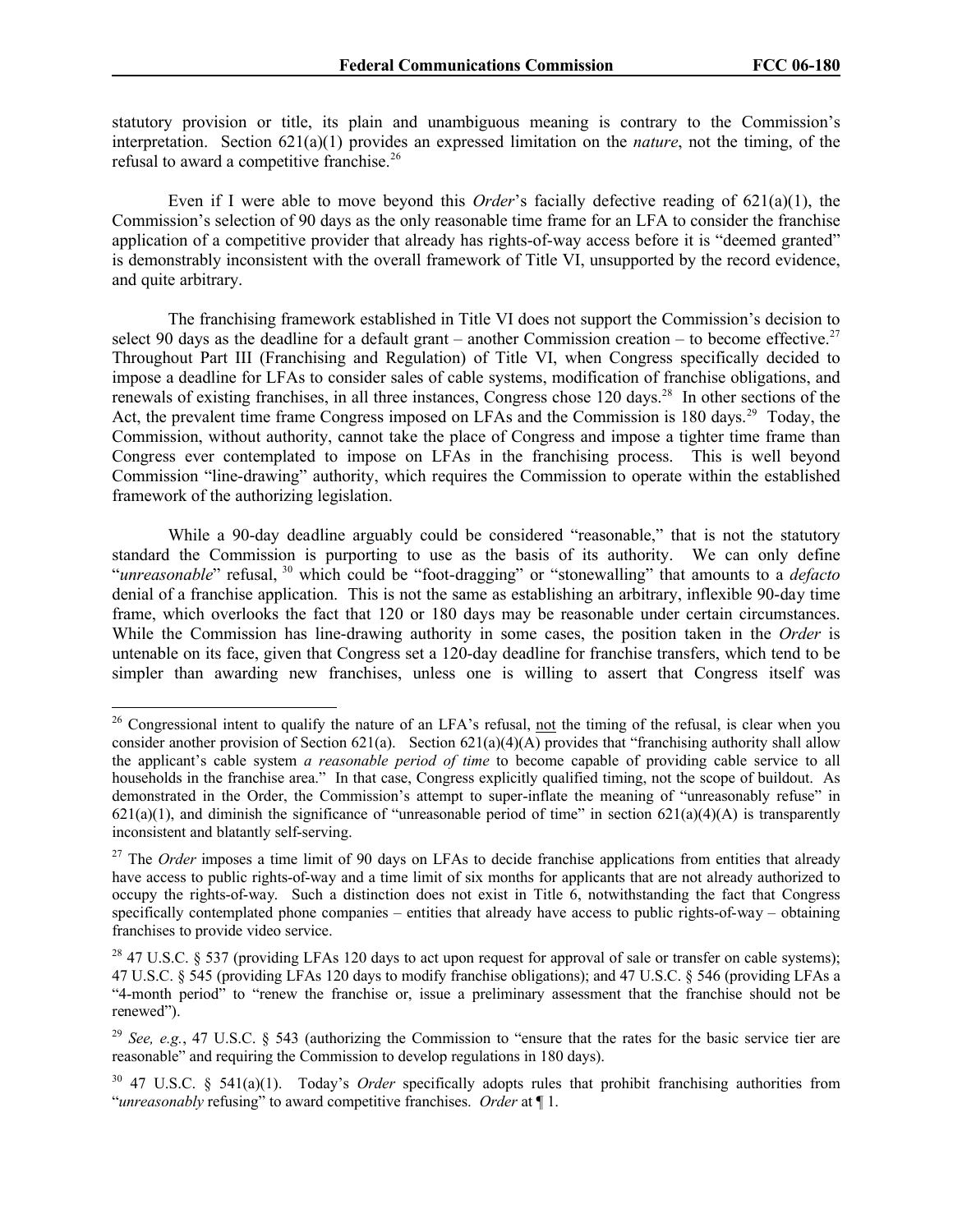unreasonable. The aggressive schedule set here, while understandable and even desirable from a policy perspective, is evidence of the legislative nature of the *Order*.

To make matters worse, the Commission-created 90-day shot clock seems to function more like a waiting period, during which time the new entrant has little incentive to engage in meaningful negotiations. An objective review of the evidence shows that there is sufficient blame on both sides of the negotiation table. Sometimes, there are good reasons for delay; and at other times, one side might stall to gain leverage.<sup>31</sup> While the majority is certainly aware of these tactics, they fail to even mention the need for LFAs and new entrants to abide by, or so much as to have, reciprocal good faith negotiation obligations. The majority also has ignored the apparent need to develop a complaint or grievance mechanism for the parties to ensure compliance. Perhaps Congress might consider imposing on the Commission a binding deadline to resolve complaints, which would inject an incentive for both sides to negotiate, meaningfully and in good faith.<sup>32</sup>

Without anything other than the asserted authority to interpret "unreasonably refuse," the Commission creates a regulatory reprimand for an LFA's failure to render a final decision within the Commission-created time limits. The consequences of the failure to reach agreement within 90 days is that the LFA will be deemed to have granted the competitive entrant an interim franchise based on the terms proposed in the entrant's franchise application. In practicality, this will confer rights-of-way access over local property. In selecting this remedy, the Commission purportedly "seeks to provide a meaningful incentive for local franchising authority to abide by the deadlines contained in the *Order*."<sup>33</sup> While the policy goal is understandable and arguably consistent with congressional intent to encourage the award of competitive cable franchises, we do not have legal authority to establish punitive, one-sided consequences, in order to create an "incentive." Moreover, the Commission ignores that by establishing a default grant of franchise applications effectively confers local property rights unilaterally and without regard for inherent local police powers and public health, safety and welfare.

The Commission cites no credible authority that empowers it to deem a new entrant's franchise application granted by the LFA and thus confer local property rights.<sup>34</sup> When construing a statute, principles of construction caution against any interpretation that may contravene existing law or U.S. Constitution. In this case, I am wary of a federal agency, which purports not to preempt any state-based

<sup>33</sup> *Order* at ¶ 76.

<sup>&</sup>lt;sup>31</sup> As the July 11, 2006, filing of the Greater Metro Telecommunications Consortium, the Rainer Communications Commission and the City of Tacoma, Washington explained: "[I]t is an oversimplification to believe that competitive entry into video programming can be facilitated by requiring a local government to act on a franchise application within a specific period of time. What the Commission may consider a delay is often a reasonable time for consideration, and indeed, the internal bureaucracies within many large companies often times dwarf the internal processes within local government, so that any rule the Commission might deem appropriate to apply regarding time to respond, must also be imposed upon the other party to negotiations."

<sup>&</sup>lt;sup>32</sup> The Commission purposefully stops short of creating reciprocal good faith obligations because that would authorize the parties to file a complaint with the Commission when negotiations fall apart. Such a complaint process would effectively serve as an enforcement mechanism, which would only increase this *Order*'s litigation exposure as quasi-legislative document. Nevertheless, today's *Order* cannot be reasonably viewed as mere guidance to LFAs or a clarification of the term "unreasonably refuse" in section  $621(a)(1)$ . There is a real, punitive consequence if the LFA does not follow the Commission's dictates – a "deemed granted" franchise, which incurably alters the dynamics of franchise negotiations.

<sup>&</sup>lt;sup>34</sup> The Commission's reliance on ancillary authority it exercised in the early 1970s, well before congressional enactments in 1984, 1992 and 1996, is unavailing. In fact, such reliance reveals the Commission's need to make too large a reach to justify it actions. *See* Letter from James L. Casserly, Counsel for Comcast Corporation, to Marlene Dortch, Federal Communications Commission , MB Docket No. 05-311 (filed December 13, 2006).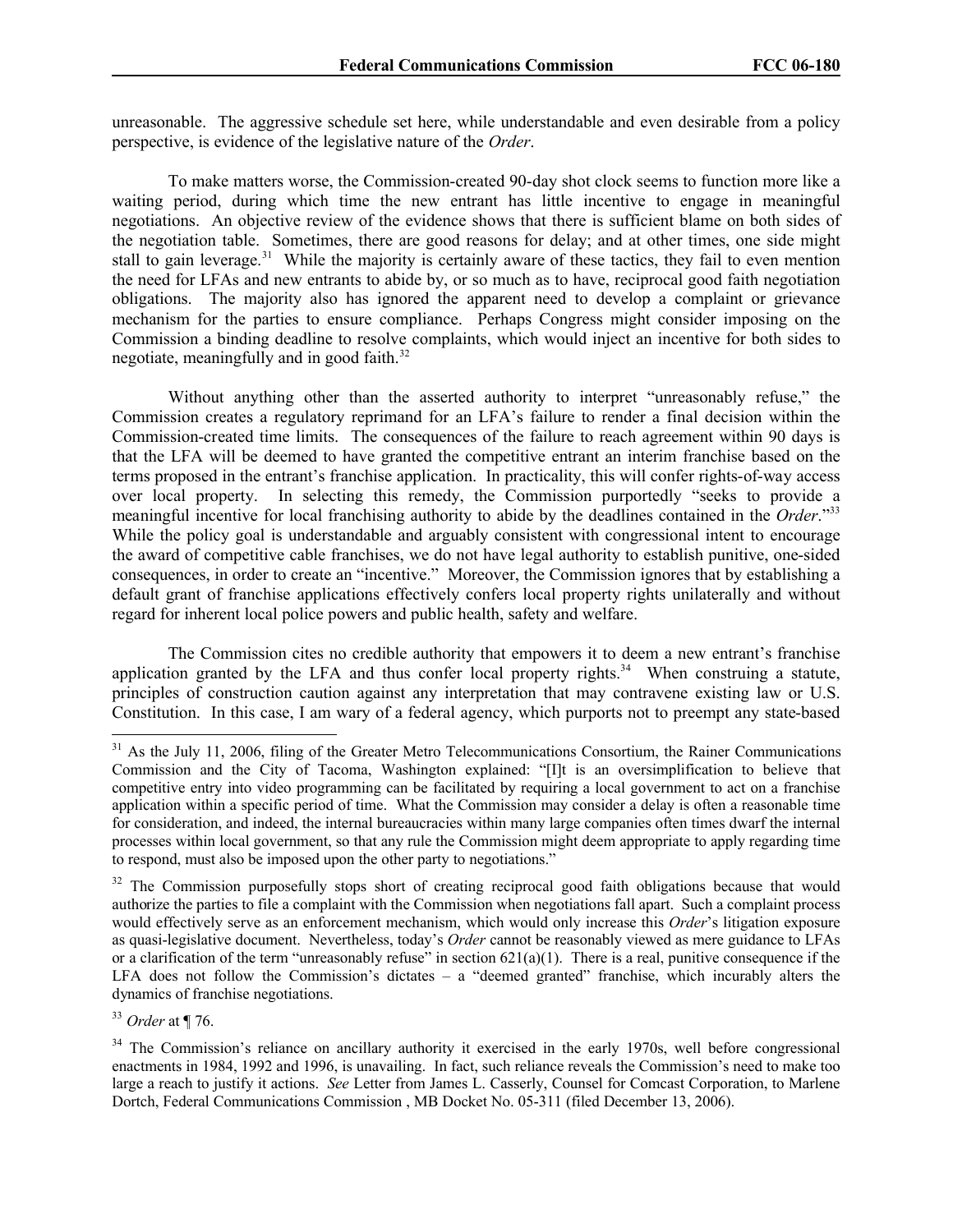franchising law, but yet is prepared to step into the shoes of an LFA – an instrumentality of the state – to grant a franchise application with all the attendant rights-of-way privileges.<sup>35</sup>

The Commission rejected an approach that would have deemed an application "denied" once the shot clock expired without LFA action. This approach, I maintain, would have expedited the judicial review that was Congress' chosen remedy, and is infinitely more consistent with the letter and spirit of the Communications Act, Title VI, and specifically sections 621(a)(1) and 635. Nowhere in the Act is the Commission granted the authority to force localities to grant franchises. Simply put, the Commission's "deemed granted" approach in the *Order* is not a justifiable choice to fill the perceived gap left open by Congress when it did not provide a specific remedy against LFA action that is short of an outright denial of a franchise application. While it is generally proper for the Commission to exercise its "predictive judgment," that is only when the Commission has the requisite authority to act within a certain area and it stays within its authority. Neither exists in this case.

In terms of build-out, the Commission seems to make a deliberate effort to overlook the plain meaning of the statute and to substitute its policy judgment for that of Congress. The Commission concludes that it is unlawful for LFAs to refuse to grant a competitive franchise on the basis of an applicants' refusal to agree to any build-out obligations. The Commission's analysis in this regard is anemic and facially inadequate.

Section 621(a)(4)(A) provides that "[i]n awarding a franchise *the franchising authority* shall allow the applicant's cable system a *reasonable period of time* to become capable of providing cable service to all households in the franchise area." Absent express statutory authority, the Commission cannot declare it unreasonable for LFAs to require build-out to all households in the franchise area over a reasonable period of time. The Commission's argument in this regard is particularly spurious in light of the stated objective of this *Order* to promote broadband deployment and our common goal of promoting affordable broadband to all Americans. In the end, this is less about fiber to the home and more about fiber to the McMansion.

The Commission is correct on one point, that section  $621(a)(4)(A)$  is actually a limitation on LFA authority. However, consistent with plain reading of the provision and its legislative history, Section  $621(a)(4)(A)$  surely is not a grant of authority to the Commission and does not impose a limitation on the *scope* of a competitive provider's build-out obligations. Indeed, section 621(a)(4)(A) explicitly limits the "period of time" to build-out, but an LFA is unrestrained to impose full, partial, or no build-out obligations on all cable service providers. As long as an LFA gives a competitive provider "a reasonable period of time to become capable of providing cable service to all households in the franchise area," section  $621(a)(4)(A)$  essentially shields build-out requirement from constituting an "unreasonable refusal" to grant a competitive franchise. While this policy could be changed by Congress to facilitate competitive entry, that is not the current state of the law. An LFA cannot be prohibited from requiring build-out to all households in the franchise area if an LFA allows "a reasonable period of time" to do so. The Commission has not been ordained with a legislative "blue pencil" to rewrite law. Congress specifically directed LFAs – not the FCC – to allow a reasonable period of time for build-out. As much as the Commission would like it be its role, Congress gave the role to LFAs, and it is Congress' purview to modify that explicit delegation of authority.

<sup>&</sup>lt;sup>35</sup> See generally, *Charter Communications v. County of Santa Cruz*, 304 F.3d 927 (9<sup>th</sup> Cir. 2002) (holding that deference is accorded to legislative action of local government), especially in light of fact that the Commission does not have clear congressionally delegated authority in this case; and local regulations, in this case, are likely explicitly sanctioned by the Cable Act and consistent with the express provisions of the Act, *see* 47 U.S.C. § 556(a).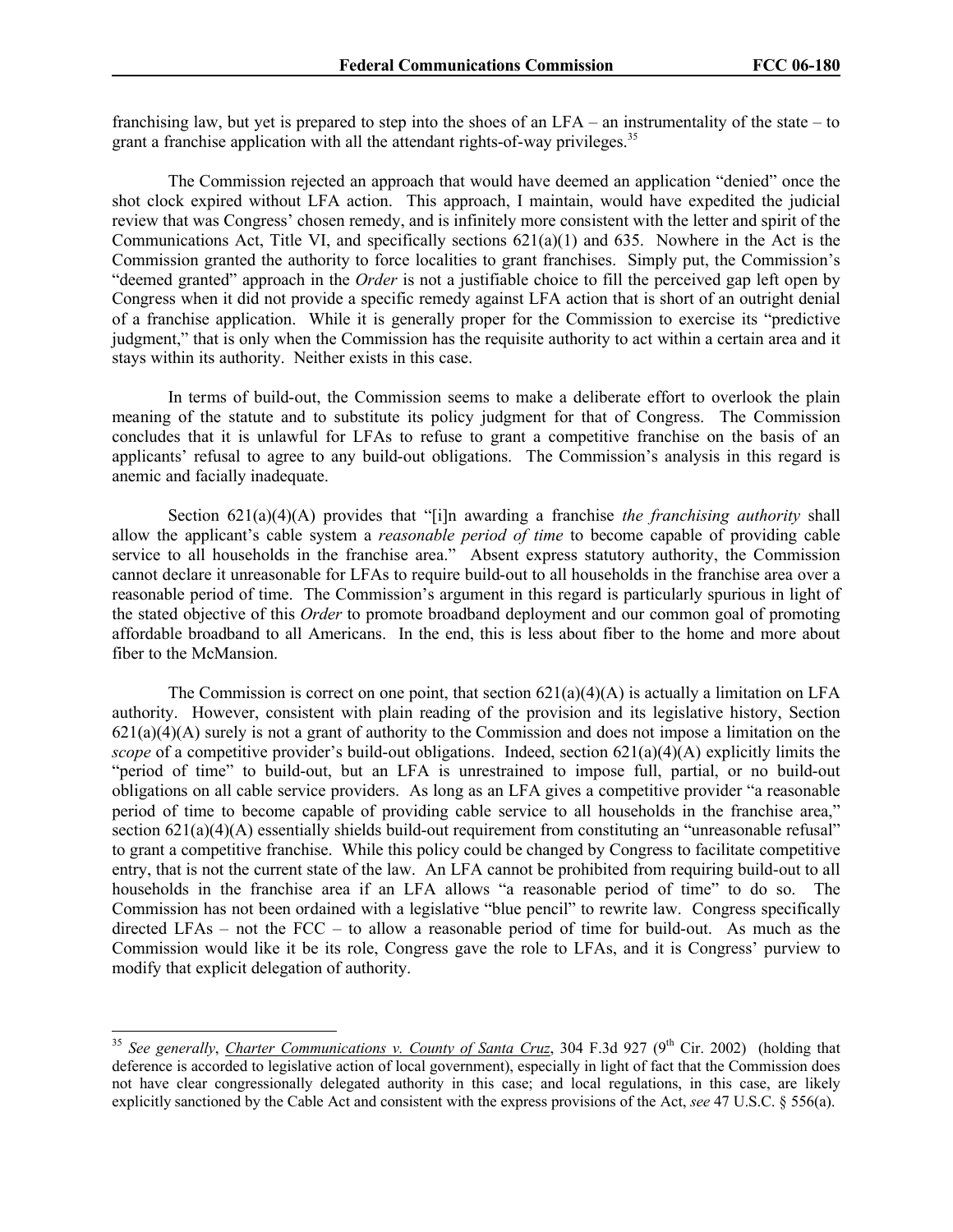Assuredly, Section 621(a)(4)(A) does not impose "universal" or "uniform" build-out requirements on franchise applicants. This may be a reflection of congressional intent to focus on the needs of the locality.<sup>36</sup> However, it does not prohibit LFAs from requiring build-out obligations as a condition of franchise approval, so long as the competitive applicant is given a reasonable period of time.

The rapid deployment of broadband has been a goal of mine since I joined this Commission. Wireline competition in the video market, particularly, is critical as a means to constrain prices, which in itself is a worthy goal after year upon year of price hikes. It is also critical to the future of our democracy that Americans have access to as many forms of video content as possible so they can make up their own minds about the issues of the day and not remain subject to a limited number of gatekeepers who decide what deserves airing based on their own financial or ideological interests. But, in order for the Commission to promote these goals effectively, we must operate within our legal authority.

Perhaps the majority has failed to consider the real life consequences of today's *Order*. For instance, in New York City, competitive entrants could file the Commission-mandated informational filing that proposes to serve only Broadway, Madison, or Park Avenue. Under today's *Order*, the New York City franchising authority would be forbidden from denying the competitive franchise based solely on the fact that the new entrant refuses to certain build-out requirements. The LFA is placed in the difficult position of either denying outright the franchise and absorb the costs and fees for the ensuing litigation, or agree to a franchise that is not responsive to needs and interests of local community.

How can the majority declare build-out to be an impediment to entry when one of the major incumbent phone companies, AT&T, claims that it does not need a franchise to operate its video service, and the other, Verizon, has agreed to different, but favorable, build-out obligations with various states and localities? Under the federalist scheme of the Act, different jurisdictions can choose models that best suit their specific needs. For example, in New Jersey, the state-wide franchise reform law correlates build-out principally to population density, while build-out obligations in Virginia principally track the entrant's existing wireline facilities. And in New York City, Verizon and the LFA were actively negotiating universal build-out over a period of a few years.

The broad pen with which the majority writes today's *Order* does not stop with build-out. The *Order* also uses the Commission's alleged authority under Section 621(a)(1) to determine that any LFA refusal to award a competitive franchise because of a new entrant's refusal to support PEG or I-Net is *per se* unreasonable. Although the *Order* purports to provide clarification with respect to which franchise fees are permissible under the Act, it muddles the regime and leaves communities and new entrants with conflicting views about funding PEG and I-Net. Indeed, Congress provided explicit direction on what constitutes or does not constitute a franchise fee, with a remedy to the courts for aggrieved parties.

Today's Order should make clear that, while any requests made by an LFA unrelated to the provision of cable service *and* unrelated to PEG or I-NET are subject to the statutory five percent franchise fee cap, these are not the type of costs excluded from the term "franchise fee" by section  $622(g)(2)(C)$ . That provision excludes from the term "franchise fee" any "capital costs that are required by the franchise to be incurred by the cable operator for public, educational, or governmental access facilities." The legislative history of the 1984 Cable Act clearly indicates that "any franchise requirement for the provision of services, facilities or equipment is not included as a 'fee.'" <sup>37</sup>

<sup>&</sup>lt;sup>36</sup> See 47 U.S.C. § 521 (2)(stating that the one of the central purposes of Title 6 is to "assure that cable systems are responsive to the needs and interests of the local community.") *See also* 47 U.S.C. § 521(3)(stating that another central purpose of Title 6 is to establish clear federal, state and local roles).

<sup>&</sup>lt;sup>37</sup> The legislative history of 1984 Cable Act provides "in general, [section 622(g)(2)(C)] defines as a franchise fee only monetary payments made by the cable operator, and does not include as a 'fee' any franchise requirement for